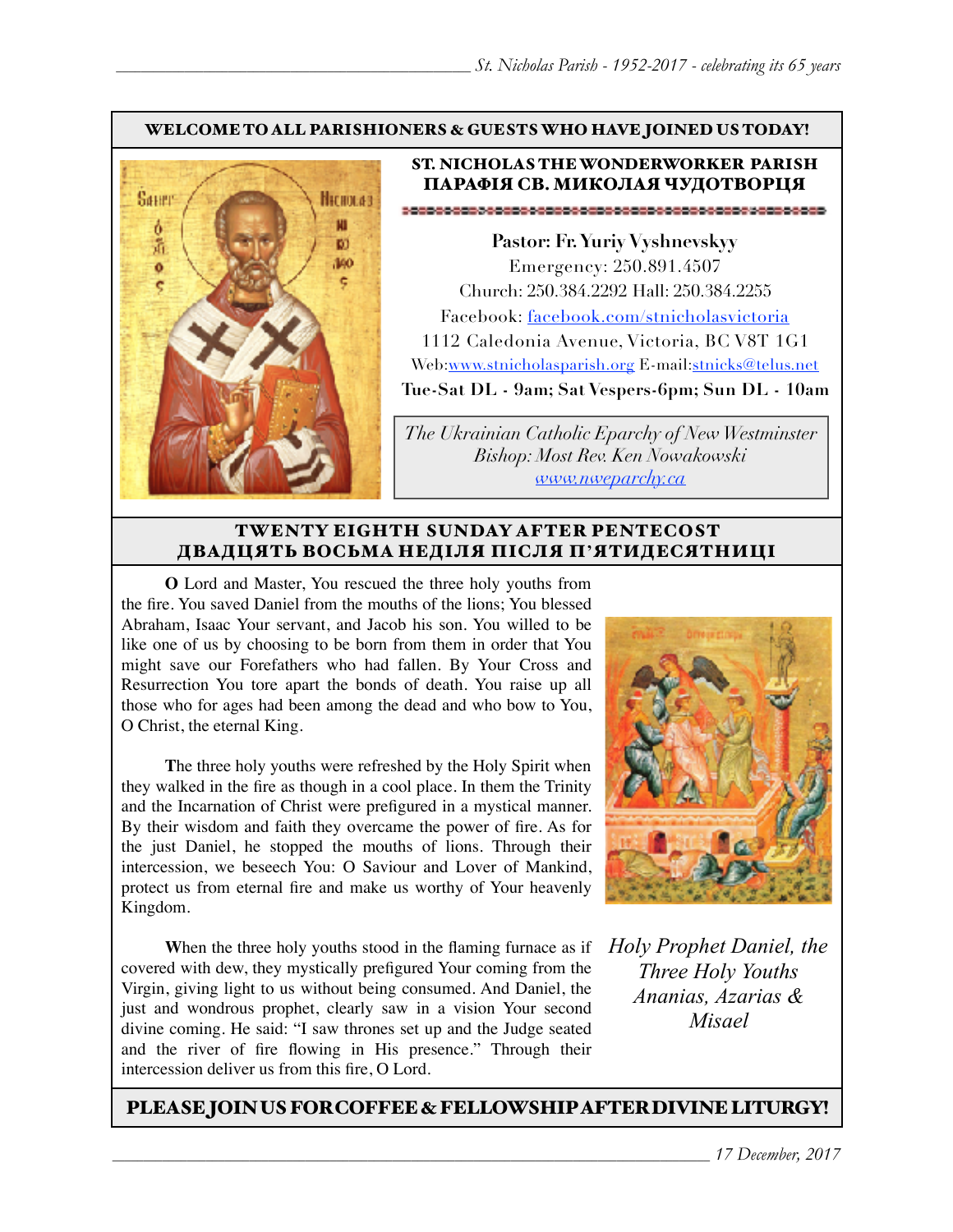| <b>SUNDAY HYMNS</b>                                                                                                                                                                                                                                                                                                                                                                                                                                                                                                                                                                                                                    |                |                                                             |                                                                  |                                                             |                    |  |
|----------------------------------------------------------------------------------------------------------------------------------------------------------------------------------------------------------------------------------------------------------------------------------------------------------------------------------------------------------------------------------------------------------------------------------------------------------------------------------------------------------------------------------------------------------------------------------------------------------------------------------------|----------------|-------------------------------------------------------------|------------------------------------------------------------------|-------------------------------------------------------------|--------------------|--|
| <b>OPENING HYMN</b>                                                                                                                                                                                                                                                                                                                                                                                                                                                                                                                                                                                                                    |                | Хто Там По Дорозі / Who Goes There pg. 106-108              |                                                                  |                                                             |                    |  |
| <b>COMMUNION HYMN</b>                                                                                                                                                                                                                                                                                                                                                                                                                                                                                                                                                                                                                  |                |                                                             | Пливи Світами / Let All Creation Sing Out in Triumph pg. 256-257 |                                                             |                    |  |
| <b>CLOSING HYMN</b>                                                                                                                                                                                                                                                                                                                                                                                                                                                                                                                                                                                                                    |                |                                                             |                                                                  | Хто Там По Дорозі / Who Goes There pg. 256-267 (verse 3-4)  |                    |  |
| Please join us today in singing our Sunday hymns!                                                                                                                                                                                                                                                                                                                                                                                                                                                                                                                                                                                      |                |                                                             |                                                                  |                                                             |                    |  |
| <b>SUNDAY &amp; DAILY SCHEDULE</b>                                                                                                                                                                                                                                                                                                                                                                                                                                                                                                                                                                                                     |                |                                                             |                                                                  |                                                             |                    |  |
| SUNDAY, December 17                                                                                                                                                                                                                                                                                                                                                                                                                                                                                                                                                                                                                    |                | Divine Liturgy - for the Parishioners of St Nicholas Parish |                                                                  |                                                             | 10:00 AM           |  |
| MONDAY, December 18                                                                                                                                                                                                                                                                                                                                                                                                                                                                                                                                                                                                                    |                | <b>NO SERVICES</b>                                          |                                                                  |                                                             |                    |  |
| TUESDAY, December 19                                                                                                                                                                                                                                                                                                                                                                                                                                                                                                                                                                                                                   |                | <b>NO SERVICES</b>                                          |                                                                  |                                                             |                    |  |
| WEDNESDAY, December 20                                                                                                                                                                                                                                                                                                                                                                                                                                                                                                                                                                                                                 |                |                                                             | <b>NO SERVICES</b>                                               |                                                             |                    |  |
| THURSDAY, December 21                                                                                                                                                                                                                                                                                                                                                                                                                                                                                                                                                                                                                  |                | Divine Liturgy of St. John Chrysostom                       |                                                                  |                                                             | 9:00 AM            |  |
| FRIDAY, December 22                                                                                                                                                                                                                                                                                                                                                                                                                                                                                                                                                                                                                    |                |                                                             |                                                                  | Divine Liturgy of St. John Chrysostom                       |                    |  |
| SATURDAY, December 23                                                                                                                                                                                                                                                                                                                                                                                                                                                                                                                                                                                                                  |                |                                                             | Divine Liturgy of St. John Chrysostom<br><b>Vespers</b>          |                                                             | 9:00 AM<br>6:00 PM |  |
| SUNDAY, December 24                                                                                                                                                                                                                                                                                                                                                                                                                                                                                                                                                                                                                    |                |                                                             |                                                                  | Divine Liturgy - for the Parishioners of St Nicholas Parish |                    |  |
| Please Note: to request a Divine Liturgy for a special intention, please see Fr. Yuriy to arrange for it!                                                                                                                                                                                                                                                                                                                                                                                                                                                                                                                              |                |                                                             |                                                                  |                                                             |                    |  |
| <b>SUNDAY EPISTLE READERS</b>                                                                                                                                                                                                                                                                                                                                                                                                                                                                                                                                                                                                          |                |                                                             |                                                                  |                                                             |                    |  |
| <b>DATE</b>                                                                                                                                                                                                                                                                                                                                                                                                                                                                                                                                                                                                                            | <b>READING</b> | <b>UKRAINIAN</b><br><b>ENGLISH</b>                          |                                                                  |                                                             |                    |  |
| SUNDAY, December 17                                                                                                                                                                                                                                                                                                                                                                                                                                                                                                                                                                                                                    | Col. 3:4-11    | Yuliya Pelekhata                                            |                                                                  | Robert Herchak                                              |                    |  |
| SUNDAY, December 24                                                                                                                                                                                                                                                                                                                                                                                                                                                                                                                                                                                                                    | Gal. 3:15-22   | Glikeria Iwanuck                                            |                                                                  | Bryan Melnyk                                                |                    |  |
| SUNDAY, December 31                                                                                                                                                                                                                                                                                                                                                                                                                                                                                                                                                                                                                    | Col. 3:12-16   | Andrij Pelekhatyi                                           |                                                                  | Peter Iwanuck                                               |                    |  |
| SUNDAY, January 7                                                                                                                                                                                                                                                                                                                                                                                                                                                                                                                                                                                                                      | Eph. 4:7-13    | Liliia Palyvoda                                             |                                                                  | Caroline Smudy                                              |                    |  |
| Thank you, Epistle readers, for your service in proclaiming God's Word!                                                                                                                                                                                                                                                                                                                                                                                                                                                                                                                                                                |                |                                                             |                                                                  |                                                             |                    |  |
| PARISH COUNCIL EXECUTIVE                                                                                                                                                                                                                                                                                                                                                                                                                                                                                                                                                                                                               |                |                                                             | PASTORAL MINISTRY & HOLY MYSTERIES                               |                                                             |                    |  |
| CHAIRPERSONAlec Rossa - 250.472.3374<br>CONFESSIONS1/2 hour before Liturgy<br>SECRETARYCindy Lazaruk - 778.677.9072<br>BAPTISMSby appointment<br>MARRIAGESsix months notice should<br>FINANCIAL SECRETARYDavid Newberry - 250.598.8197<br>be given to the parish priest, and he should be<br>FUNDRAISING/HALL RENTALRobert Herchak - 250.386.7872<br>contacted before any other arrangements are made<br>MAINTENANCEMurray Chapman - 250.658.4769<br>FUNERALSby appointment<br>LITURGICAL COMMITTEEMotria Koropecky - 250.658.3051<br>MEMBER AT LARGELiliia Palyvoda - 250.857.1683<br>VIBRANT PARISHDarlene DeMerchant - 250.727.3837 |                |                                                             |                                                                  |                                                             |                    |  |
| Bequests & Wills: Leaving a bequeath is a process of giving a donation through your will. It is                                                                                                                                                                                                                                                                                                                                                                                                                                                                                                                                        |                |                                                             |                                                                  |                                                             |                    |  |

simply a distribution from your estate to a charitable organization through your last will and testament. It can be as small or as large a donation as you wish. It is important that you talk to your lawyer about the process. In your kindness please remember St Nicholas the Wonderworker Ukrainian Catholic Church in your bequeath and will. If anyone wishes to make such a bequeath in their will, the following clause may be included or added to a will: "I give, devise, and bequeath to St Nicholas the Wonderworker Ukrainian Catholic Parish - 1112 Caledonia Avenue, Victoria BC, V8T 1G1, the sum of \$  $\qquad \qquad$  (or  $\qquad \qquad$  % of my estate), to be used for the benefit of the parish and it's pastoral activities."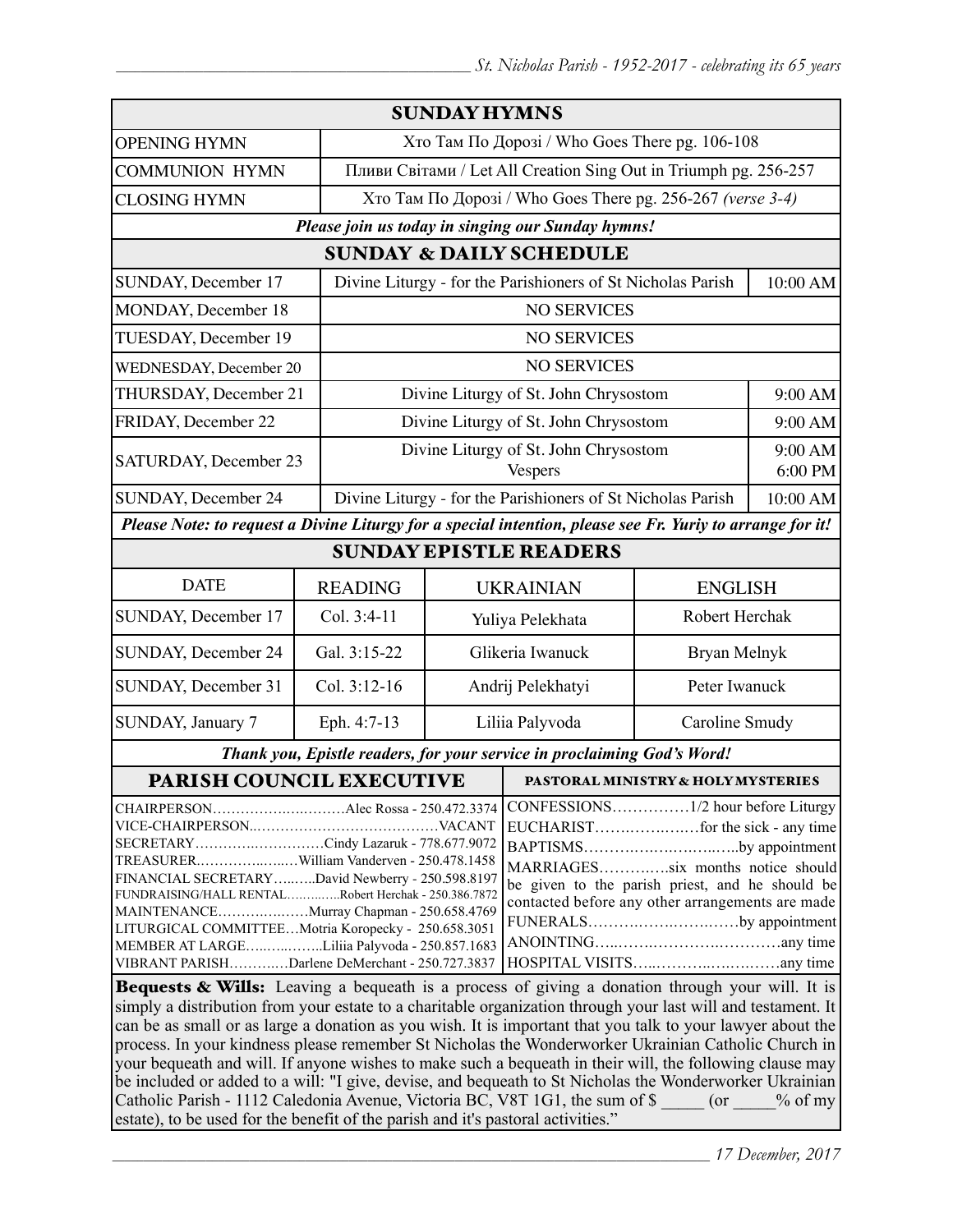### **Vibrant Parish Prayer**

**O** God, Creator of Heaven and Earth! Because of your indescribable love for us, you sent your Only-Begotten Son, Our Lord and Saviour, Jesus Christ - The Way, The Truth, and The Life and our Salvation. In His name, we turn to You. Strengthen our hearts and minds in Christian love and in unity of purpose as we strive to build a Vibrant Parish. Give us the grace to model our lives according to the Word of God. Instill in us the desire to pray and to celebrate the Holy Mysteries as one Christian Family in our Parish Community. Inspire us to follow Your great command to be a servant to the less fortunate among us! Grant this, O Lord, through the mercies and love for mankind of Your Only-Begotten Son with whom You are blessed, together with Your All-Holy, Good and Life-Giving Spirit, now and forever and ever. Amen!



## **The Vibrant Parish**

**A Place To Encounter The Living Christ** Through the word, the Holy Mysteries & Prayer, Serving One's Neighbor, Leadership Fostering & Serving Unity and Missionary Spirit (His Beatitude Sviatoslav)



#### **Молитва Живої Парафії**

**Г**осподи Ісусе Христе, Пастирю Добрий, як колись Ти пригорнув заблуканих овечок, щоб вони пізнали Твій голос і були Твоїм стадом, так і сьогодні глянь ласкаво з небесних висот на нашу парафію та зішли на неї Твого Святого Духа, щоб вона була місцем пізнання радості Доброї Новини. Скріплюй нас Твоєю присутністю та єднай нас кожночасно в молитві. Даруй нам духа служіння ближньому, щоб у нашій парафії кожний міг зустріти Тебе, милостивого Бога. Благослови наш духовний провід Твоєю мудрістю і дай, щоб ніхто з нас не шкодував ні часу, ні талантів, ні матеріальних дібр для розбудови Твого царства. Єднай нас у мирі та злагоді, щоб ми були Твоєю спільнотою любові. Всели в нас місійного духа, щоб ми стали тим світилом євангельського слова, молитви і добрих діл, що кличе кожного до участі в Божественному житті, щоб славилося, Спасе, Твоє Ім'я з безначальним Твоїм Отцем та пресвятим, благим і животворящим Твоїм Духом нині, і повсякчас, і на віки віків. Амінь.

## DIVINE LITURGY PROPERS

*The Divine Liturgy - An Anthology for Worship: Liturgy - pg. 388-461; propers - pg. 337, 741* 

**Troparion, Tone 3:** Let the heavens be glad, let the earth rejoice,\* for the Lord has done a mighty deed with His arm.\* He trampled death by death. He became the first-born of the dead;\* He saved us from the abyss of Hades\* and granted great mercy to the world.

**Troparion, Tone 2:** By faith You justified Your ancestors\* and through them in advance You betrothed the Church taken from the nations.\* The saints exult in glory;\* from their seed comes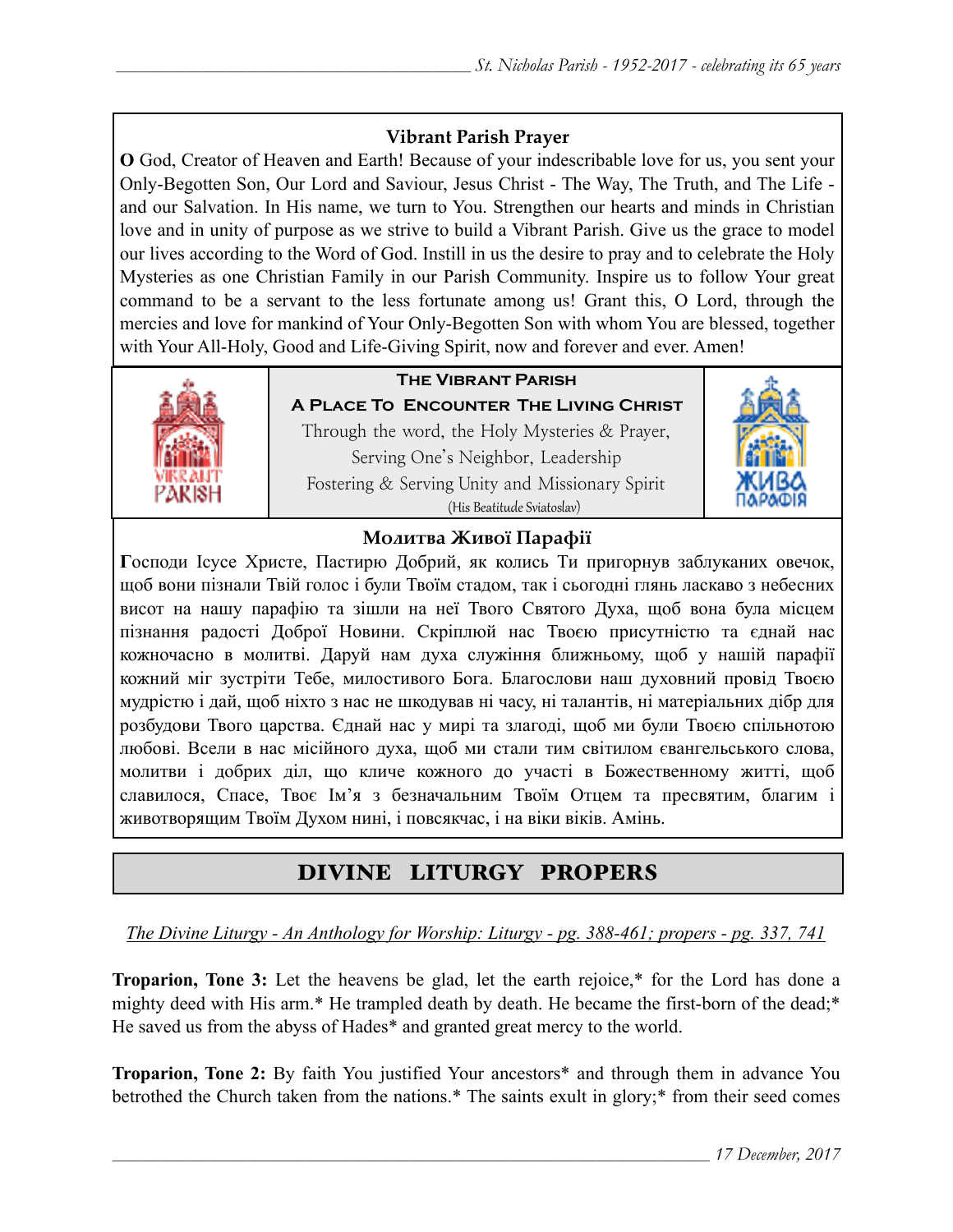the blessed fruit, the one who bore You without seed.\* By their prayers, O Christ our God, have mercy on us.

**Glory: Now: Kontakion, Tone 6:** Armed by the Being that defies description,\* you defied the man-made idol, O thrice blessed youth.\* In the midst of the unbearable flames you stood and cried out to God:\* "In Your mercy, O gracious One, hasten and come to our aid,"\* for You can do whatever You will.

**Prokeimenon, Tone 4:** Blessed are You, Lord God of our fathers,\* and praised and glorified is Your Name forever. *Verse:* For You are righteous in everything that You have done to us.

**Epistle - Col. 3:4-11 - A Reading from the Letter of Saint Apostle Paul to Colossians:** Brothers and Sisters*,* when Christ who is your life is revealed, then you also will be revealed with him in glory. Put to death, therefore, whatever in you is earthly: fornication, impurity, passion, evil desire, and greed (which is idolatry). On account of these the wrath of God is coming on those who are disobedient. These are the ways you also once followed, when you were living that life. But now you must get rid of all such things—anger, wrath, malice, slander, and abusive language from your mouth. Do not lie to one another, seeing that you have stripped off the old self with its practices and have clothed yourselves with the new self, which is being renewed in knowledge according to the image of its creator. In that renewal there is no longer Greek and Jew, circumcised and uncircumcised, barbarian, Scythian, slave and free; but Christ is all and in all!

**Alleluia, Tone 4:** *Verse:* Moses and Aaron are among His priests and Samuel among those who call upon His name. *Verse:* They called on the Lord and He heard them.

**Gospel - Luke 14:16-24 -** A man gave a great dinner to which he invited many. When the time for the dinner came, he dispatched his servant to say to those invited, 'Come, everything is now ready.' But one by one, they all began to excuse themselves. The first said to him, 'I have purchased a field and must go to examine it; I ask you, consider me excused.' And another said, 'I have purchased five yoke of oxen and am on my way to evaluate them; I ask you, consider me excused.' And another said, 'I have just married a woman, and therefore I cannot come.' The servant went and reported this to his master. Then the master of the house in a rage commanded his servant, 'Go out quickly into the streets and alleys of the town and bring in here the poor and the crippled, the blind and the lame.' The servant reported, 'Sir, your orders have been carried out and still there is room.' The master then ordered the servant, 'Go out to the highways and hedgerows and make people come in that my home may be filled. For, I tell you, none of those men who were invited will taste my dinner.'"

**Communion Hymn:** Praise the Lord from the heavens;\* praise Him in the highest.\* Rejoice in the Lord, O you just;\* praise befits the righteous.\* Alleluia, alleluia,\* alleluia.

 $\iff$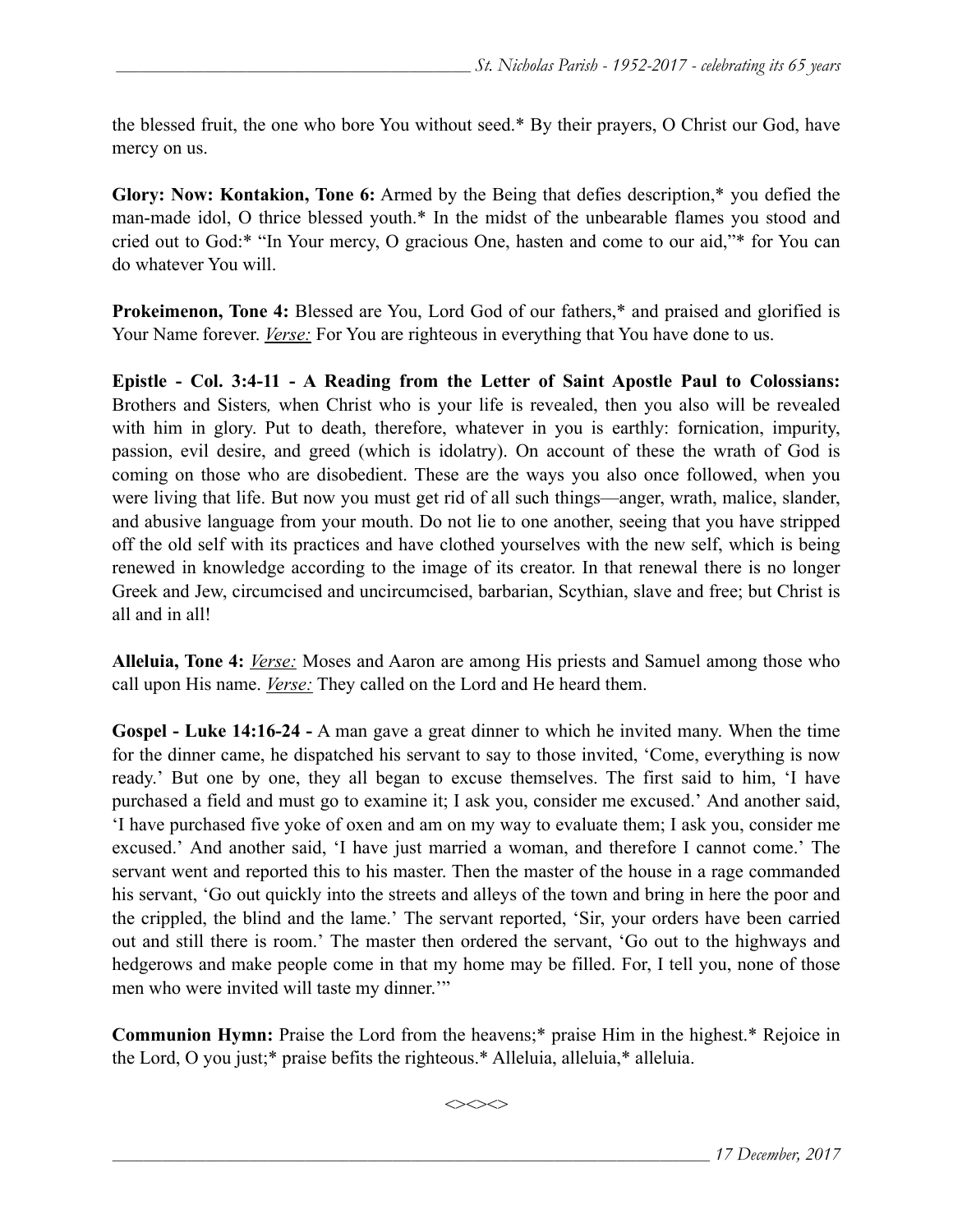**Тропар, глас 3:** Нехай веселяться небеснії, нехай радуються земляни,\* бо показав владу рукою Своєю Господь,\* Він смертю смерть подолав,\* первістоком з-поміж мертвих став,\* визволив нас із глибин аду,\* і подав світові велику милість.

**Тропар, глас 2:** Вірою праотців оправдав ти,\* з народів через них ти Церкву наперед заручив.\* Хваляться у славі святі,\* бо з сімени їх є плід благословенний\* – та, що без сімени родила тебе.\* Їх молитвами, Христе Боже, помилуй нас.

**Слава: Нині: Кондак, глас 6:** Рукописаному образові не поклонившися,\* але неописанним єством захистившися, триблаженні,\* в подвизі вогню ви прославилися\* і, посеред нестерпного полум'я стоячи, Бога ви призвали:\* Поспішись, о, Щедрий,\* і скоро прийди як милостивий нам на поміч,\* бо ти можеш, якщо воля твоя.

**Прокімен, глас 4:** Благословен єси, Господи, Боже отців наших,\* і хвальне, і прославлене ім'я твоє на віки. *Стих:* Бо праведний єси в усьому, що сотворив ти нам.

**Апостол - Кoл. 3:4-11 - До Колосян послання Св. Ап. Павла читання:** Браття і сестри, коли ж Христос, ваше життя, з'явиться, тоді й ви з ним з'явитесь у славі. Умертвлюйте, отже, ваші земні члени: розпусту, нечистоту, пристрасті, лиху пожадливість, зажерливість що є ідолопоклонство. За все це падає гнів Божий на неслухняних. Ви самі нещодавно поводилися так само, коли жили в тому. Тепер же відкиньте й ви все те геть від себе: гнів, лютість, злобу, наклеп, сороміцькі слова з ваших уст! Не говоріть неправди одне одному, бо ви з себе скинули стару людину з її ділами й одягнулися в нову, що відновлюється до досконалого спізнання, відповідно до образу свого Творця. Тим то немає грека, ні юдея, ні обрізання, ні необрізання, ні варвара, ні скита, ні невольника, ні вільного, а все й у всьому - Христос.

**Алилуя, глас 4:** *Стих:* Мойсей і Арон між єреями його і Самуїл між тими, що призивають ім'я його. *Стих:* Призивали Господа і він вислухав їх.

**Євангеліє - Лука 14:16-24 -** Сказав Ісус притчу оцю: "Один чоловік справив вечерю велику й запросив багатьох. Під час вечері послав він слугу свого сказати запрошеним: Ідіть, усе готове. Тоді всі вони однаково почали відмовлятися. Перший йому сказав: Поле купив я, мушу піти на нього подивитись; вибач мені, прошу тебе. Другий сказав: П'ять пар волів купив я і йду їх спробувати; прошу тебе, вибач мені. А інший мовив: Я одружився і тому не можу прийти. Повернувся слуга й розповів це панові своєму. Розгнівався тоді господар та й каже до слуги свого: Іди щоскоріш на майдани й вулиці міста й приведи сюди вбогих, калік, сліпих, кульгавих. Пане, - озвавсь слуга, - сталось, як ти велів, і місця є ще. Сказав пан до слуги: Піди на шляхи та огорожі й наполягай увійти, щоб дім мій наповнився. Кажу бо вам: Ніхто з отих запрошених не покуштує моєї вечері."

**Причасний:** Хваліте Господа з небес, хваліте Його на висотах. Радуйтеся, праведні, у Господі, правим належить похвала. Алилуя, алилуя, алилуя!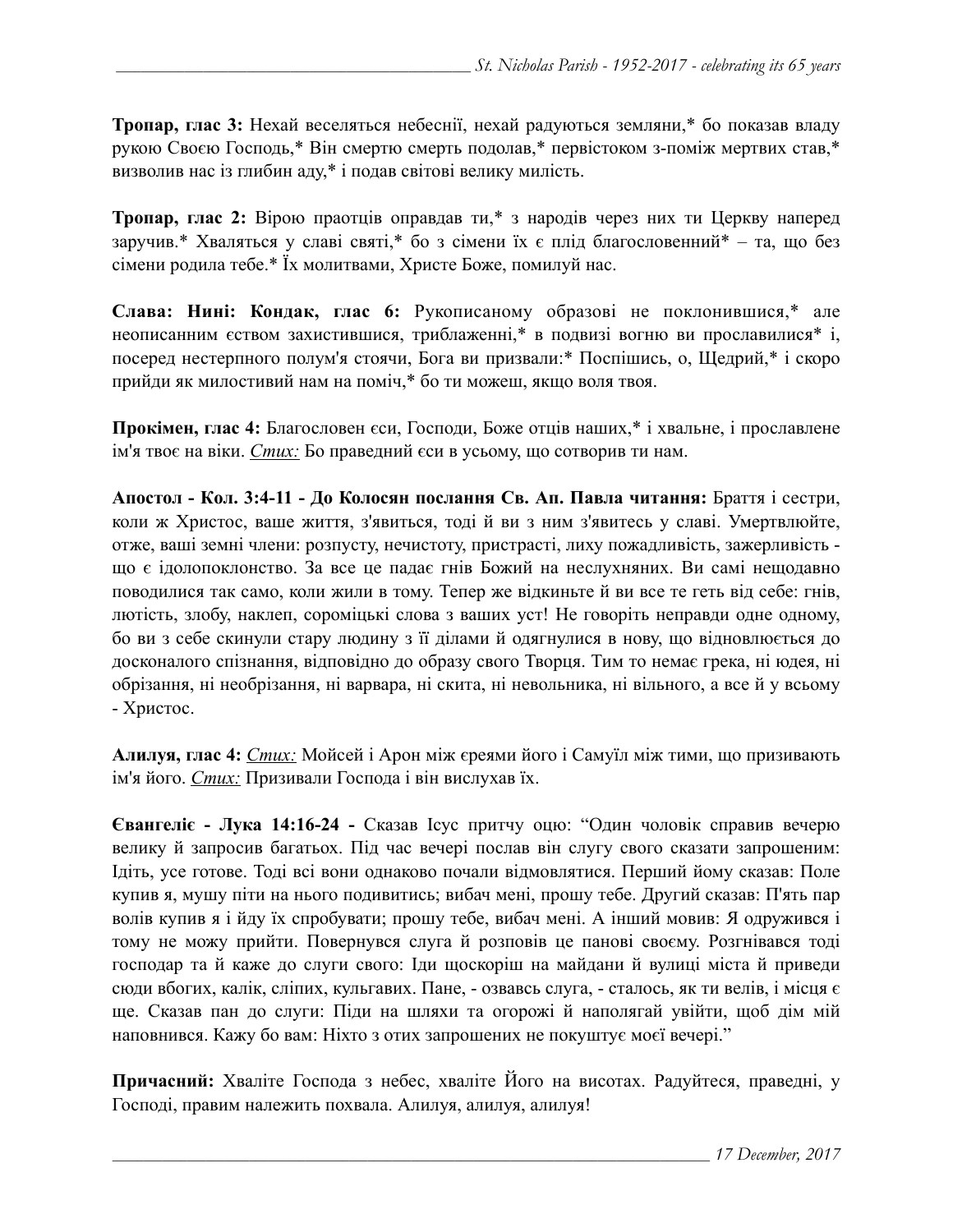## ANNOUNCEMENTS

- ✦**THANK YOU** to Marian Chalifoux & Natalie MacGillivray for preparing children to welcome St. Nicholas who visited our parish last Sunday. May God bless you!
- ✦**THANK YOU** to Rita Vanderven, Sandy Shumka, Robert Herchak & others who helped with all the hall set up, food lay out, as well as those who helped with dishes and clean up after the lunch for our parish Praznyk!
- ✦**NEW 2018 PARISH CALENDARS** are available. The calendars are on the table at the church entrance.



✦**CHRISTMAS GIFT - CATECHISM** *Christ - Our Pascha*. If you haven't decided with your Christmas presents, we have solution for you. Only for \$25 you can buy a perfect Christmas gift for your friends and relatives. It will help them to better understand you and your faith, and why you belong to the Ukrainian Catholic Church. It will reveal them the hidden pearls of our Kyivan–Christian traditions.

- ✦**UKRAINIAN CATHOLIC CHURCH INTERACTIVE MAP:** as Christmas season is approaching some of you will be travelling and visiting your friends and families not only in Canada. So we want to ensure that you can find a Ukrainian Catholic parish in different parts of the world. Please check out this interactive map of our parishes throughout the world where you can find parish near you: [http://map.ugcc.ua](http://map.ugcc.ua/)
- ✦**PRAYER REQUEST:** Please keep in your prayers NADIYA KRAWCHENKO, ARTHUR BOBAY, who are recovering after their surgeries, CORNELL BABIE and other members of our parish, our family and friends who are ailing, in hospitals, nursing homes and those who are not able to join actively in their community.
- ✦**HAPPY BIRTHDAY** to MARIAN CHALIFOUX, JUANITA and all those who celebrated their birthdays this past week. May the Lord Our God continue to bless you abundantly and the Holy Mother of God protects you at all times. Многая Літа!
- ✦**ST. NICHOLAS BOOK STORE:** The Divine Liturgy An Anthology of Worship **\$25**; "Christ Our Pascha" Catechism of the Ukrainian Catholic Church/"Христос Наша Пасха" Катехизм Української Католицької Церкви - **\$25**; "Sing to Our God" hymn book - **\$15**; Молитовник "Прийдіте Поклонімся" - **\$10**.
- ✦**CHURCH HALL RENOVATIONS:** Dear parishioners, this past summer the parish council approved making some renovations in our church hall by updating some furnishings that were at least 20 years old and showing signs of wear and aging: \*replaced the hot water tank, \*replaced the toilets to minimize the use of water, \*installed wood laminate floor in the entire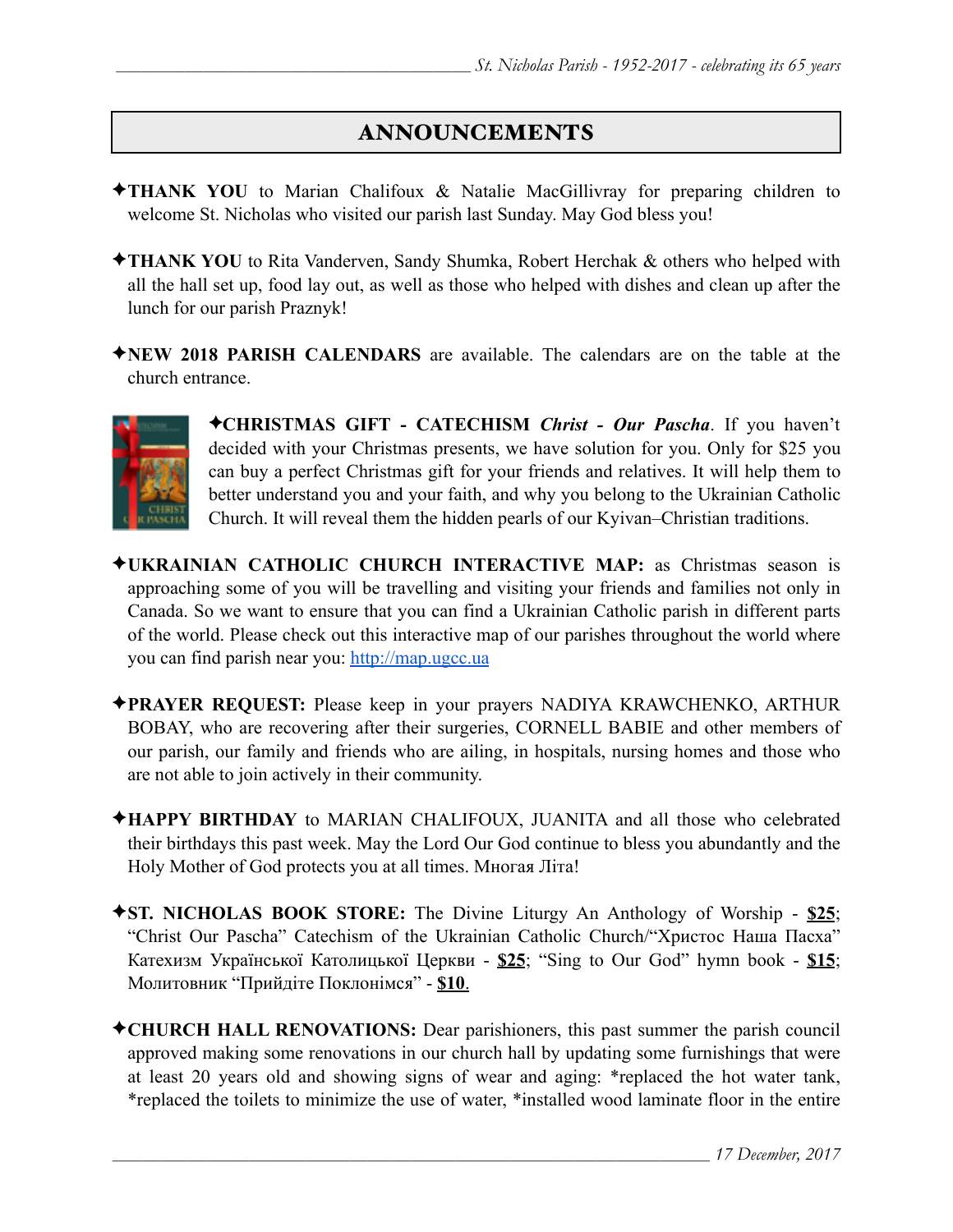hall, \*installed tile laminate floor in the kitchen and both washrooms, \*installed carpet down the front stairs of the hall and outside the washrooms. We were able to keep the labour cost down as several members of our parish helped to remove the flooring and the stage. The total of the entire project is \$21,594.37 (\$17,550.82 - flooring; \$4,043.55 - plumbing). We are asking for your financial support to help offset the costs of the renovations. Please consider donating generously. We thank you and pray for you!

- ✦**CHRISTMAS CANDLE EPARCHIAL APPEAL:** Since 2012 our Eparchy has been collecting funds to help underprivileged and orphaned children in Ukraine through our Christmas Candle appeal. Our fundraising program is part of a larger global appeal sponsored by Caritas Ukraine. We have had great momentum over the last few years raising over \$20,000 with support from our BC Parishes as well as Parishes in other Provinces and parts of the United States. **The appeal is once again taking place for the month of December and we encourage everyone to remember these children during our Christmas season with a voluntary donation.** Please place your donation in an envelope marked Christmas Candle, with your name and address and include it with the Sunday collection at any Ukrainian Catholic Church in BC. All donations over \$20 are eligible to receive a tax receipt if requested and cheques can be made out to your Parish with Christmas Candle Project in the Memo. We thank you for your past support and generosity and ask that you again consider supporting this ongoing appeal as part of your Christmas tradition.Caritas is an organization that is supported and approved by His Beatitude Sviatoslav Shevchuk and His Excellency Bishop Ken Nowakowski. 100% of the proceeds go to Caritas Ukraine. For more information, please contact the coordinators Dana Koren Lupynis or Natalia Lupynis at [nweparchy.christmascandle@gmail.com](mailto:nweparchy.christmascandle@gmail.com)
- ✦**TRAVELING ICON:** Anyone interested in gracing their home with Christ The Teacher Icon can call Darlene DeMerchant at 250.727.3837.
- ✦**PARISH CALENDAR OF BIRTHDAYS & ANNIVERSARIES:** If you would like to be included in our Parish Calendar of Birthday and Anniversary celebrations, please put date in our calendar located at the church vestibule. Each week, we will list the names in our parish bulletin so we can celebrate these happy occasions together!
- ✦**JOIN OUR CHOIR:** Do you enjoy singing? Please consider joining our St Nicholas Parish Choir and remember that we ALWAYS looking for new members! Contact Motria Koropecky for details at 250.658.3051.
- ✦**CATECHISM ANNOUNCEMENT:** "*And they were bringing to Him also the infants, in order that He may be touching them; but after the disciples saw it, they rebuked them. But Jesus called them to Himself and said, Let alone the little children to come to Me, and cease hindering them; for of such is the kingdom of God*." We are happy to welcome all children to our St. Nicholas The Wonderworker catechism program. Weekly classes are scheduled Sunday morning during Divine Liturgy. We want your children to learn more about their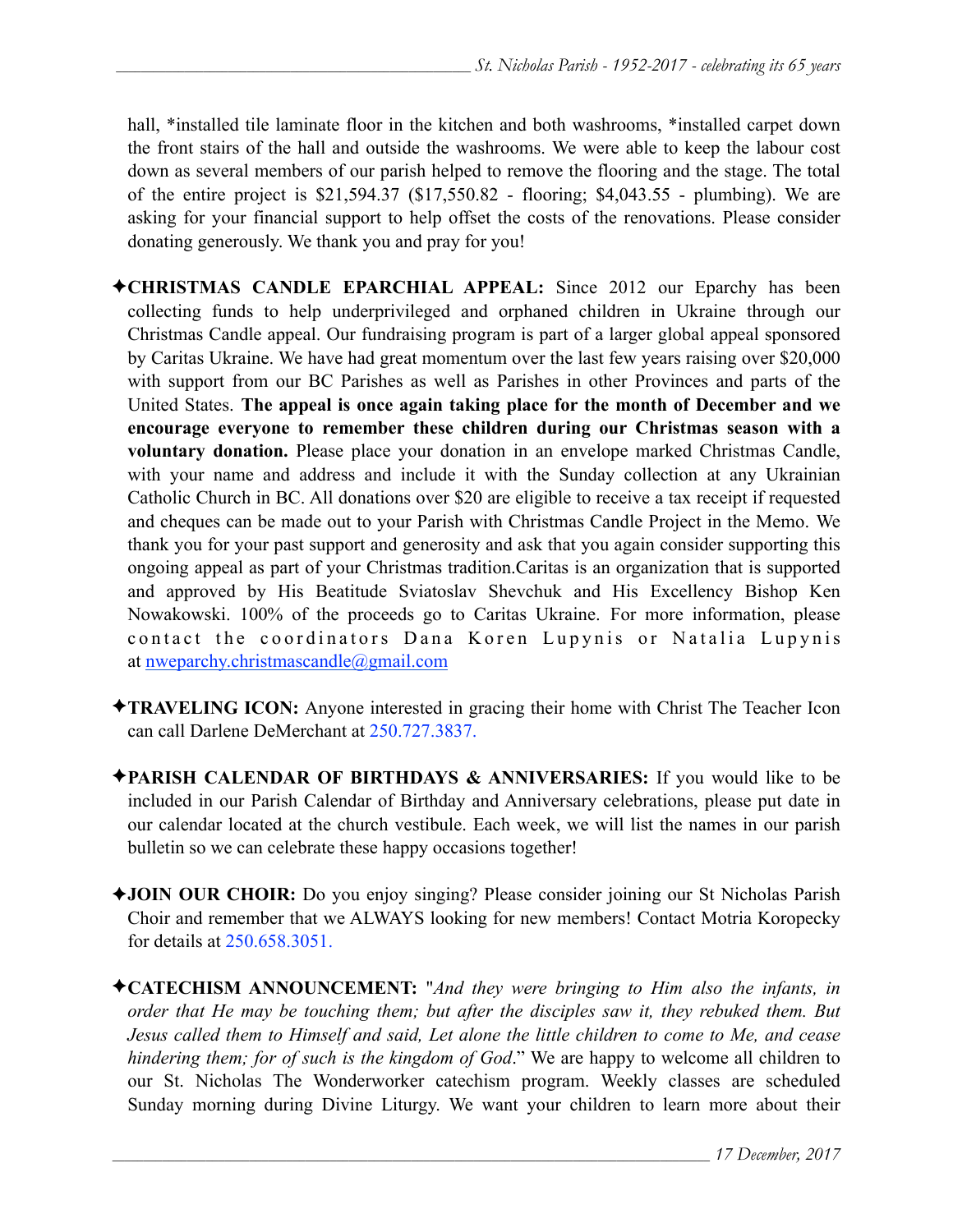Catholic faith, sacred scripture, feast days, and religious practices and customs of the Ukrainian Catholic church. If you have any questions, please do not hesitate to contact Marian Chalifoux at 250.507.1005.

- ✦**THRIFTY'S PRE-PAID FOOD CARDS** We all have to buy groceries. Why not have 6% of it returned back to the church at no extra charge! Cards are available in \$100, \$200, and \$500 denominations. Talk to Alec after today's liturgy to pre- order your cards. We need to sell A LOT of them! We encourage you to consider purchasing them for yourselves as gifts too.
- ◆**BE A STEWARD:** Have you ever wondered what more can you do to help our parish? Here are some suggestions: **Steward** of property security; **Steward** of grounds cleaning; **Steward** of cleaning church; **Steward** of church linen; **Steward** of outreach; **Steward** of caring; **Steward** of prayer; **Steward** of service. Quite often, our homebound or senior members, once active in their younger years, want to find purpose in their senior years. It's not only about doing but about "BEING" present to others. Contact Fr. Yuriy **OR** Darlene DeMerchant for more information. You will be amazed how "BEING" can make a difference.
- ✦**PARISH LIBRARY:** please visit our parish library and browse through the books on spirituality, church history, iconography, history of the Ukrainians in Canada, children's books and more… The library is located in the church vestibule. Please use a library book sign out form when borrowing a book.
- ✦**SUNDAY COFFEE VOLUNTEERS** act as hosts and serve light refreshments following the Sunday morning Divine Liturgy, providing an opportunity for the faithful to socialize with friends and visitors following their shared worship experience. We thank all of our parishioners who kind volunteer to serve refreshments. Whether you are new to the Parish, or are a longtime members, please join us for coffee.
- ✦**WE SHARE THE AIR:** Please keep it healthy and fragrant free. Someone in this area is scent-sitive. The chemicals used in scented products can make some people sick, especially those with fragrance sensitivities, asthma, allergies and other respiratory ailments. PLEASE DO NOT \*wear perfume, cologne, lotion, aftershave and other fragrances; \*USE unscented personal care products. Be Sensitive to Others. Thank you for your understanding. *St. Nicholas parish.*
- ✦**DECEMBER 10, SUNDAY DONATIONS:** Praznyk luncheon: \$331.00; Vigil lights: \$22.30; Loose collection: \$206.25; Envelope collection: \$645.00; Church hall renovations: \$1,000.00; Pre-authorized donations: \$220.00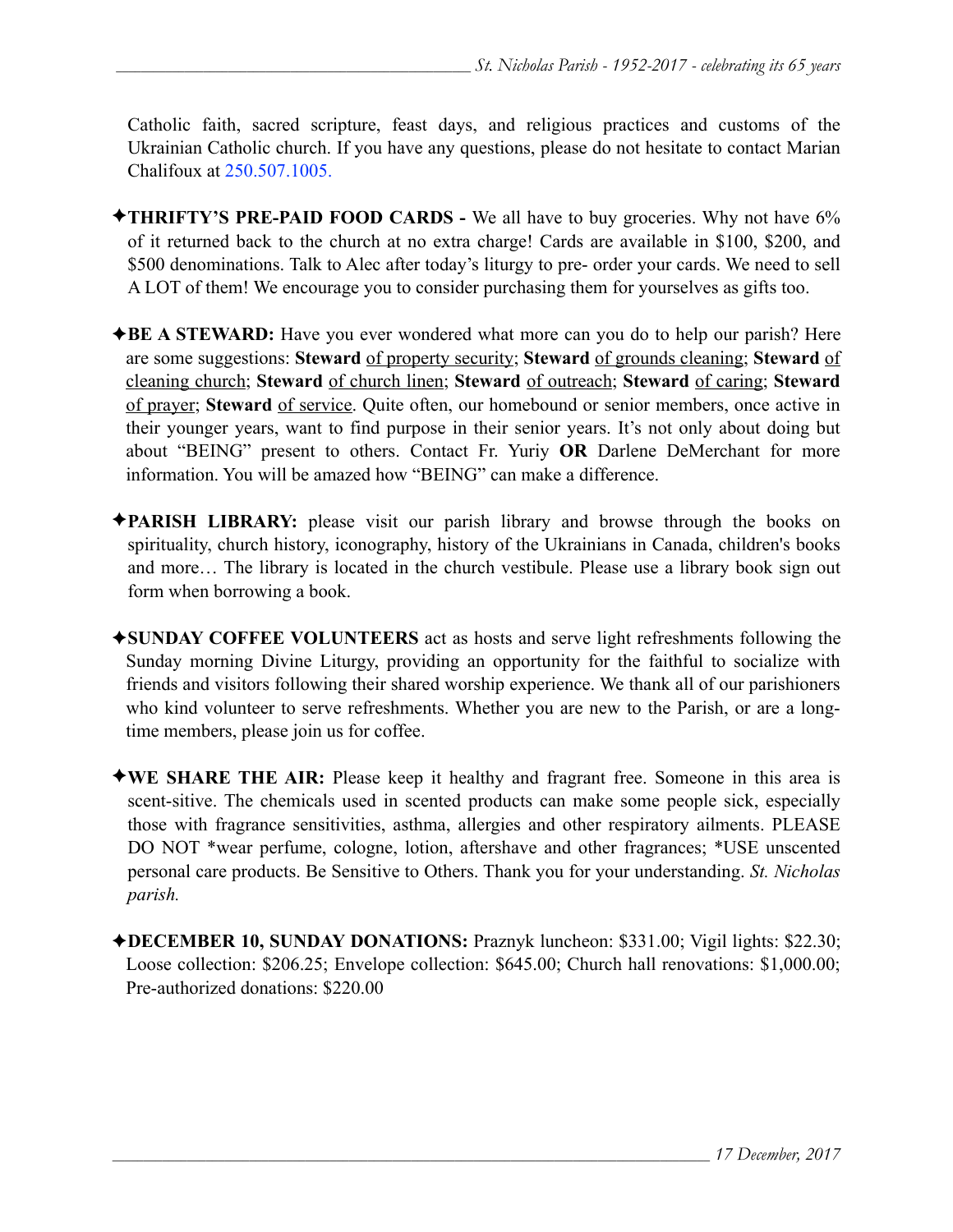#### READING THE CATECHISM *"CHRIST - OUR PASCHA"*



#### **B. "God Became Human that Humans Might Become God"**

*#178* From the creation of the world, God has been present within creation by his grace. "In him we live and move and have our being" (Acts 17:28). God revealed himself to the human race progressively until the fullness of time: "When the fullness of time had come, God sent his Son" (Gal 4:4). The Son of God—"the Word of the



Father"—reveals the Father to the world: "Whoever has seen me

has seen the Father" (Jn 14:9); "I am in the Father and the Father in me" (Jn 14:11). He is God: "In the beginning was the Word, and the Word was with God, and the Word was God" (Jn 1:1).

*#178* The Incarnation of the Son of God took place in accordance with God's plan "in the fullness of time" (see Gal 4:4). The nativity of the Son of God became the focal point of human history, revealing how much God loved the world (see Jn 3:16). In the Incarnation, the union of God with his creation is truly a self-emptying of God (in Greek, kenosis): "Though [Christ] was in the form of God ... [he] emptied himself, taking the form of a slave, being born in human likeness" (Phil 2:6-7). Christ took on the "form of a servant," without the stain of sin, "increasing the human and not diminishing the divine." In the union of the divine and the human, "the incorporeal one takes on flesh, the Word becomes approachable, the invisible one is seen, the impalpable one is touched, the one beyond time enters into time, the Son of God becomes the Son of Man."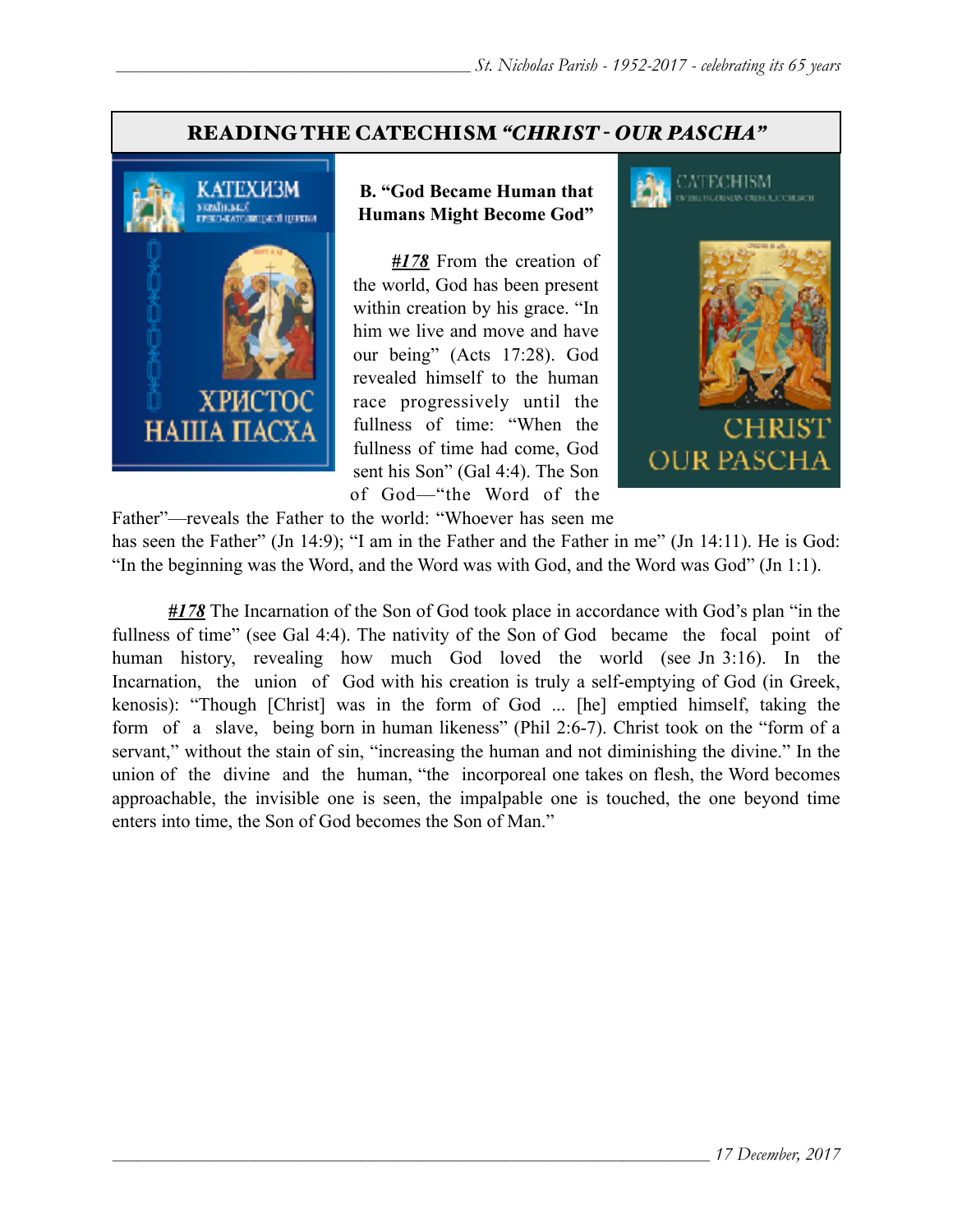





# ST. NICHOLAS THE WONDERWORKER UKRAINIAN CATHOLIC CHURCH

2017-2018 CHRISTMAS SEASON SERVICES

24 December (Sunday morning) – Sunday before Nativity 10:00 AM - Divine Liturgy 24 December (Sunday evening) – CHRISTMAS EVE / НАВЕЧІР'Я РІЗДВА 8:00 PM – Great Compline; Blessing with Holy Oil 25 December (Monday) – NATIVITY OF OUR LORD / РІЗДВO ХРИСТОВЕ 10:00 AM – Divine Liturgy; Blessing with Holy Oil 26 December (Tuesday) – Synaxis of the Blessed Virgin Mary/Собор Богородиці 9:00 AM – Divine Liturgy 27 December (Wednesday) – First Martyr Stephen / Первомученика Стефана 9:00 AM – Divine Liturgy 1 January (Monday) – St. Basil the Great Archbishop of Caesarea; New Year 10:00 AM – Divine Liturgy 5 January (Friday) – THEOPHANY EVE / НАВЕЧІР'Я БОГОЯВЛЕННЯ 9:00 AM - Royal Hours 8:00 PM – Great Compline; Blessing with Holy Oil 6 January (Saturday) – THEOPHANY OF OUR LORD / БОГОЯВЛЕННЯ 9:00 AM – Divine Liturgy 7 January (Sunday) – Sunday after Theophany / Неділя після Богоявлення 10:00 AM – Divine Liturgy; Great Blessing of Water Blessing with Holy Oil

# CHRIST IS BORN - LET US GLORIFY HIM!



ХРИСТОС РОЖДАЄТЬСЯ - СЛАВІМО ЙОГО!



*\_\_\_\_\_\_\_\_\_\_\_\_\_\_\_\_\_\_\_\_\_\_\_\_\_\_\_\_\_\_\_\_\_\_\_\_\_\_\_\_\_\_\_\_\_\_\_\_\_\_\_\_\_\_\_\_\_\_\_\_\_\_\_\_\_\_\_\_\_\_\_\_\_\_\_\_\_\_\_\_\_\_\_\_\_\_\_\_\_\_\_\_\_\_\_\_ 17 December, 2017*